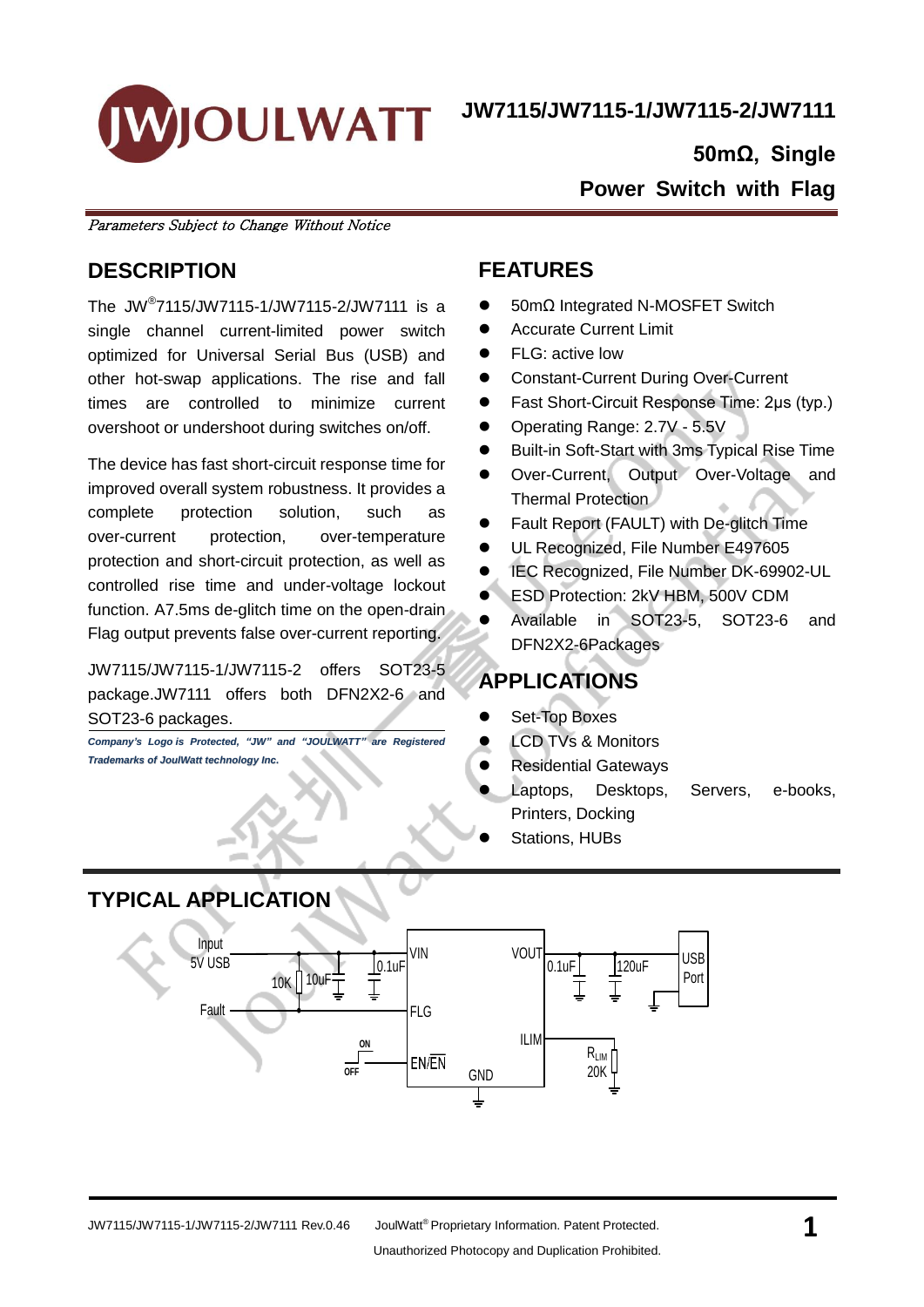## **ORDER INFORMATION**

| DEVICE <sup>1)</sup>    | <b>PACKAGE</b>  | TOP MARKING <sup>2)</sup> | <b>ENABLE</b>      | <b>CURRENT LIMIT</b> |  |
|-------------------------|-----------------|---------------------------|--------------------|----------------------|--|
| JW7111DFNB#TRPBF        | <b>DFN2X2-6</b> | JWJ5                      | <b>Active High</b> | <b>RSET</b>          |  |
|                         |                 | <b>XXXX</b>               |                    |                      |  |
| JW7111SOTB#TRPBF        | SOT23-6         | JWD4                      | <b>Active High</b> | <b>RSET</b>          |  |
|                         |                 | <b>XXXX</b>               |                    |                      |  |
|                         |                 | JWJ4                      |                    |                      |  |
| JW7111ADFNB#TRPBF       | <b>DFN2X2-6</b> | <b>XXXX</b>               | <b>Active Low</b>  | <b>RSET</b>          |  |
|                         |                 | JWJ3                      |                    | <b>RSET</b>          |  |
| JW7111ASOTB#TRPBF       | SOT23-6         | <b>XXXX</b>               | <b>Active Low</b>  |                      |  |
|                         | SOT23-5         | JWG9                      | <b>Active High</b> |                      |  |
| JW7115SOTA#TRPBF        |                 | <b>XXXX</b>               |                    | 3.2A                 |  |
|                         | SOT23-5         | JWH8                      | <b>Active High</b> |                      |  |
| JW7115-1SOTA#TRPBF      |                 | <b>XXXX</b>               |                    | 1.3A                 |  |
|                         |                 | JWK3                      |                    | 2.2A                 |  |
| JW7115-2SOTA#TRPBF      | SOT23-5         | <b>XXXX</b>               | <b>Active High</b> |                      |  |
|                         |                 | JWJ1                      |                    |                      |  |
| JW7115ASOTA#TRPBF       | SOT23-5         | <b>XXXX</b>               | <b>Active Low</b>  | 3.2A                 |  |
|                         |                 | JWJ2                      |                    |                      |  |
| JW7115A-1SOTA#TRPBF     | SOT23-5         | <b>XXXX</b>               | <b>Active Low</b>  | 1.3A                 |  |
|                         |                 | JWK1                      |                    |                      |  |
| JW7115A-2 <sup>3)</sup> | SOT23-5         | <b>XXXX</b>               | <b>Active Low</b>  | 2.2A                 |  |

#### **Notes**:

 $1)$  JWE **#TRPBF** 

— # TRPBF<br>— Г— РВ Free<br>— Таре and Reel(If "TR" is not shown, it means tube)<br>— Package Code - Part No.

- 2) Line 1 of top marking means Part No., and the line 2 of top marking means Date Code.
- 3) JW7115A-2 is equal to JW7115A-2SOTA#TRPBF,and JW7115A-2 offers SOT23-5 package in tape and reel.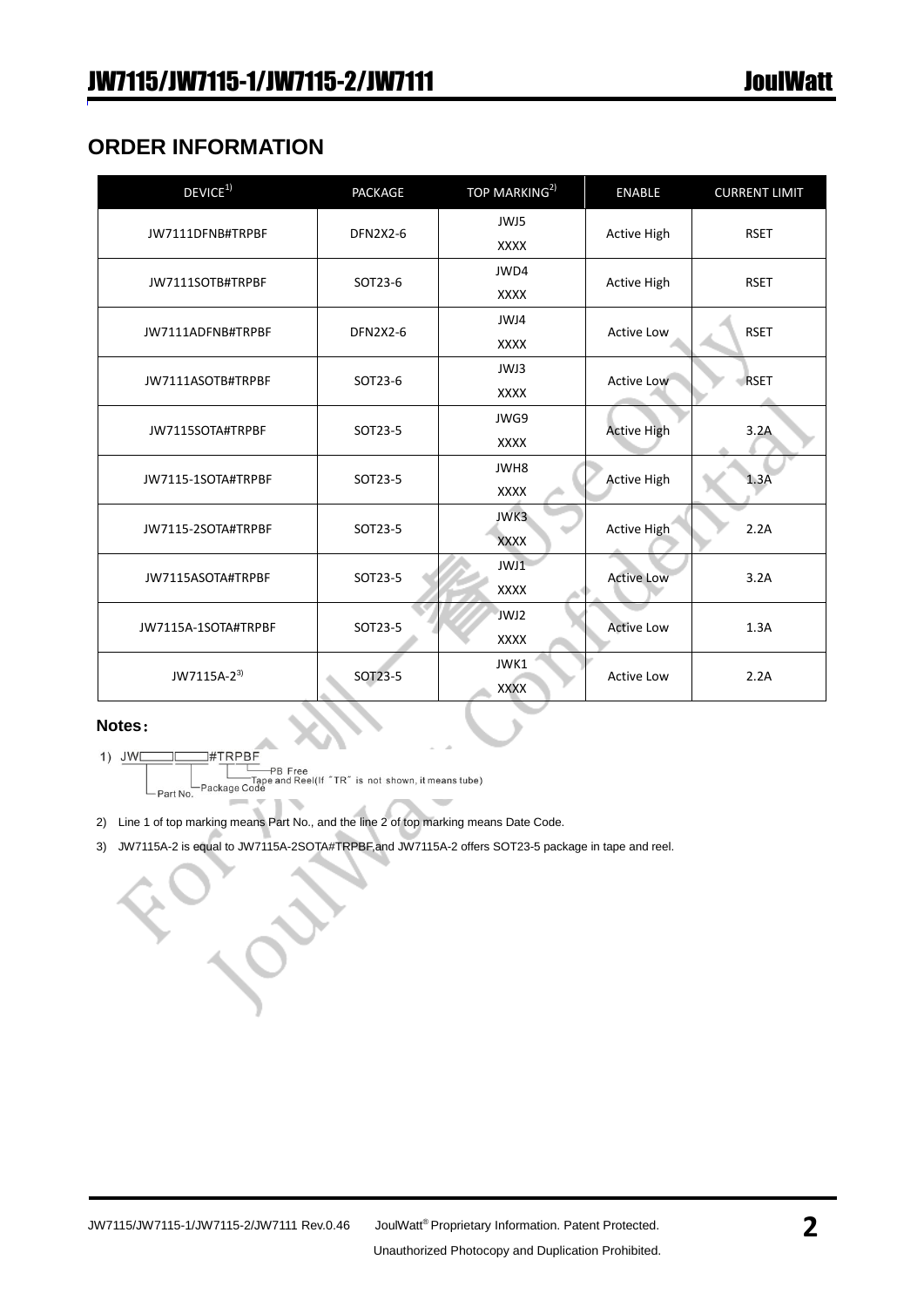## **PIN CONFIGURATION**



**TOP VIEW**

## **ABSOLUTE MAXIMUM RATING**1)

## **RECOMMENDED OPERATING CONDITIONS**

| VIN PIN Voltage <b>www.communication.communication.communication</b> 2.7V to 5.5V |  |
|-----------------------------------------------------------------------------------|--|
|                                                                                   |  |
|                                                                                   |  |
|                                                                                   |  |
|                                                                                   |  |
|                                                                                   |  |

## **THERMAL PERFORMANCE<sup>4)</sup>**  $\theta_{\mu}$  $\theta_{\nu}$

#### **Note**:

- **1)** Exceeding these ratings may damage the device.
- **2)** The JW7115/JW7115-1/JW7115-2/JW7111guarantees robust performance from -40°Cto 150°C junction temperature. The junction temperature range specification is assured by design, characterization and correlation with statistical process controls.
- **3)** The JW7115/JW7115-1/JW7115-2/JW7111 includes thermal protection that is intended to protect the device in overload conditions.
- **4)** Measured on JESD51-7, 4-layer PCB.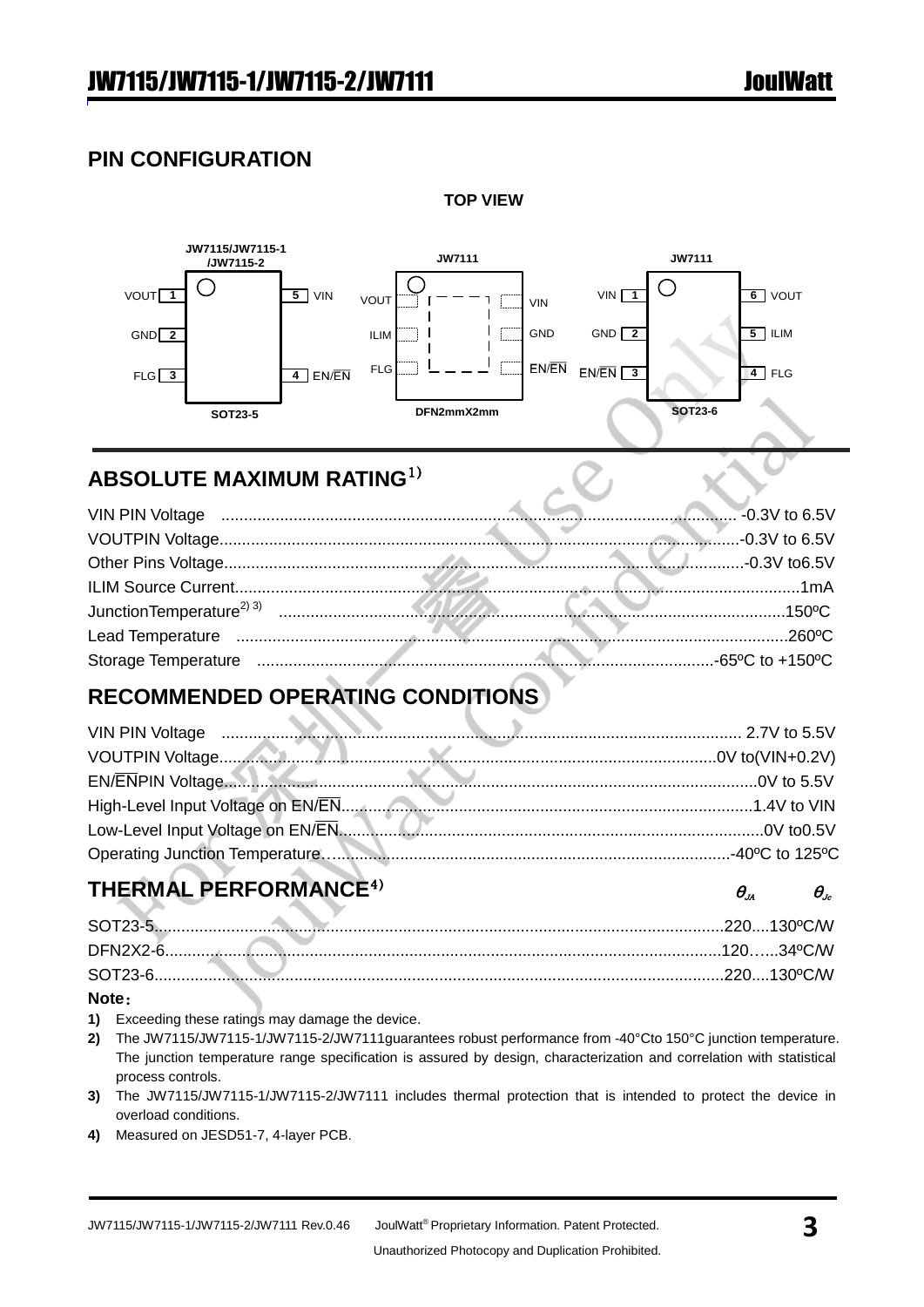## **ELECTRICAL CHARACTERISTICS**

| TA = +25°C, VIN = 2.7V to 5.5V, $V_{EN} = 0V$ or $V_{EN} = VIN$ , unless otherwise stated. |               |                                                   |                                                       |                                                               |       |       |                |              |
|--------------------------------------------------------------------------------------------|---------------|---------------------------------------------------|-------------------------------------------------------|---------------------------------------------------------------|-------|-------|----------------|--------------|
| Item                                                                                       | <b>Symbol</b> |                                                   | Condition <sup>5)</sup>                               |                                                               | Min.  | Typ.  | Max.           | <b>Units</b> |
| Supply                                                                                     |               |                                                   |                                                       |                                                               |       |       |                |              |
| Input UVLO                                                                                 | VUVLO         |                                                   | <b>VIN Rising</b>                                     |                                                               |       | 2.4   | 2.65           | V            |
| Input UVLO Hysteresis                                                                      | <b>AVUVLO</b> |                                                   | <b>VIN Decreasing</b>                                 |                                                               |       | 25    |                | mV           |
| Input Shutdown Current                                                                     | <b>I</b> SHDN |                                                   | VIN= 5.5V, Disabled, VOUT = Open                      |                                                               |       | 0.1   | $\overline{1}$ | uA           |
| Input Quiescent Current                                                                    | lQ            |                                                   | VIN= 5.5V, Enabled, VOUT = Open                       |                                                               |       | 80    | 130            | uA           |
| <b>Power Switch</b>                                                                        |               |                                                   |                                                       |                                                               |       |       |                |              |
|                                                                                            |               |                                                   | $T_J = +25^{\circ}C$ , VIN= 5.0V                      |                                                               |       | 50    | 55             |              |
|                                                                                            |               | SOT2x3-5                                          | $-40^{\circ}$ C $\leq$ TA $\leq$ +85 $^{\circ}$ C     |                                                               |       |       | ٠<br>60        |              |
| Switch On-Resistance                                                                       | RDS(ON)       | SOT23-6                                           | $T_J = +25^{\circ}C$ , VIN= 5.0V                      |                                                               |       | 50    | 55             | $m\Omega$    |
|                                                                                            |               |                                                   | $-40^{\circ}$ C $\leq$ TA $\leq$ +85 $^{\circ}$ C     |                                                               |       |       | 60             |              |
|                                                                                            |               | DFN2X2-6                                          | $TJ = +25^{\circ}C$ , VIN= 5.0V                       |                                                               |       | 50    | 60             |              |
|                                                                                            |               |                                                   | $-40^{\circ}$ C $\leq$ TA $\leq$ +85 $^{\circ}$ C     |                                                               |       |       | 75             |              |
| Output Turn-On Rise                                                                        |               |                                                   |                                                       | VIN= 5.5V, $CL = 1\mu F$ , RLOAD = 100 $\Omega$ . Figure 1.   |       | 1.1   | 1.5            |              |
| Time                                                                                       | tr            |                                                   | $VIN = 2.7V$ , $CL = 1\mu F$ , RLOAD = 100 $\Omega$ . |                                                               |       | 0.7   | $\mathbf{1}$   | ms           |
| Output Turn-Off Fall                                                                       |               |                                                   |                                                       | VIN= $5.5V$ , CL = $1\mu$ F, RLOAD = $100\Omega$ .e Figure 1. | 0.1   |       | 0.5            |              |
| Time                                                                                       | tF            | VIN= 2.7V, $CL = 1\mu F$ , RLOAD = 100 $\Omega$ . |                                                       | 0.1                                                           |       | 0.5   | ms             |              |
| <b>Current Limit</b>                                                                       |               |                                                   |                                                       |                                                               |       |       |                |              |
|                                                                                            |               | JW7115/                                           |                                                       | 3                                                             | 3.3   | 3.6   |                |              |
|                                                                                            |               | <b>JW7115A</b>                                    | $-40^{\circ}$ C $\leq$ TA $\leq$ +85°C                |                                                               |       |       |                |              |
|                                                                                            |               | JW7115-2/<br>JW7115A-2                            |                                                       |                                                               | 2.0   | 2.2   |                | 2.4          |
|                                                                                            |               | JW7115-1/                                         |                                                       |                                                               | 1.1   | 1.3   | 1.5            |              |
|                                                                                            |               | JW7115A-1                                         |                                                       |                                                               |       |       |                |              |
| <b>Current-Limit Threshold</b>                                                             |               |                                                   | $RLIM = 10k\Omega$                                    | $-40^{\circ}$ C ~ $+85^{\circ}$ C                             | 2.2   | 2.365 | 2.542          |              |
| (maximum DC output                                                                         | <b>ILIMIT</b> |                                                   | $RLIM = 15k\Omega$                                    | $-40^{\circ}$ C ~ $+85^{\circ}$ C                             | 1.54  | 1.632 | 1.73           | Α            |
| current),                                                                                  |               |                                                   | $RLIM = 20k\Omega$                                    | $TJ = +25^{\circ}C$                                           | 1.18  | 1.251 | 1.326          |              |
| $VOUT = VIN -0.5V$                                                                         |               |                                                   |                                                       | $-40^{\circ}$ C ~ $+85^{\circ}$ C                             | 1.16  | 1.251 | 1.340          |              |
|                                                                                            |               | JW7111/                                           | $RLIM =$                                              | $TJ = +25^{\circ}C$                                           | 0.5   | 0.530 | 0.562          |              |
|                                                                                            |               | <b>JW7111A</b>                                    | $49.9k\Omega$                                         | $-40^{\circ}$ C ~ $+85^{\circ}$ C                             | 0.485 | 0.529 | 0.573          |              |
|                                                                                            |               |                                                   | $RLIM = 210k\Omega$                                   |                                                               | 0.121 | 0.142 | 0.162          |              |
|                                                                                            |               |                                                   | ILIMIT Shorted to VIN                                 |                                                               | 0.05  | 0.75  | 0.100          |              |
|                                                                                            |               |                                                   | ILIMIT Shorted to GND                                 |                                                               | 2.2   | 2.365 | 2.542          |              |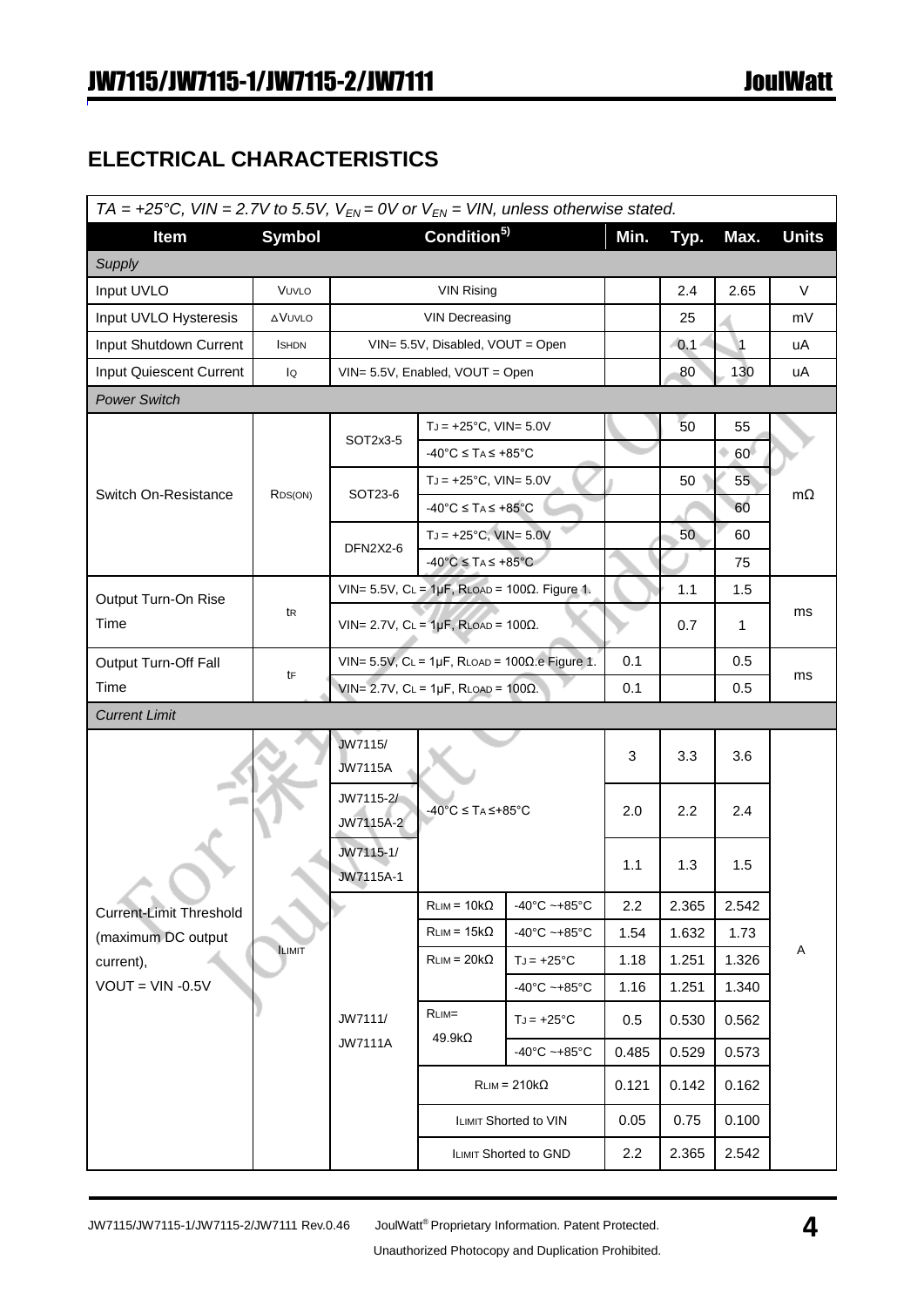|                                       |                 | JW7115/                |                                                  |        | 3.2            |                |                   |
|---------------------------------------|-----------------|------------------------|--------------------------------------------------|--------|----------------|----------------|-------------------|
|                                       |                 | <b>JW7115A</b>         |                                                  |        |                |                |                   |
|                                       |                 | JW7115-1/              |                                                  |        | 1.3            |                | A                 |
|                                       |                 | JW7115A-1              |                                                  |        |                |                |                   |
| <b>Short-Circuit Current</b>          |                 | JW7115-2/              |                                                  |        | 2.2            |                |                   |
| Limit, VOUT Connected<br>to $GND^{7}$ | <b>ISHORT</b>   | JW7115A-2              |                                                  |        |                |                |                   |
|                                       |                 |                        | $RLIM = 10k\Omega$                               |        | 2.62           |                |                   |
|                                       |                 | JW7111/                | $RLIM = 15k\Omega$                               |        | 1.82           |                |                   |
|                                       |                 | <b>JW7111A</b>         | $RLIM = 20k\Omega$                               |        | 1.38           |                | Α                 |
|                                       |                 |                        | $RLIM = 49.9k\Omega$                             |        | 0.57           |                |                   |
| <b>Short-Circuit Response</b>         |                 |                        | VOUT= 0V to lout = ILIMIT(VOUT shorted to        |        |                |                |                   |
| Time                                  | <b>tSHORT</b>   | ground). See Figure 2. |                                                  |        | $\overline{2}$ |                | μs                |
| <b>Enable Pin</b>                     |                 |                        |                                                  |        |                |                |                   |
| EN/EN Input Leakage                   | <b>ILEAK-EN</b> |                        | $VIN = 5V$ , $VEN = 0V$ and $6V$                 | $-0.5$ |                | 0.5            | uA                |
| Current                               |                 |                        |                                                  |        |                |                |                   |
| Turn-On Time                          | ton             |                        | $CL = 1\mu F$ , $RL = 100\Omega$ . See Figure 1. |        |                | $\mathfrak{S}$ | ms                |
| Turn-Off Time                         | <b>tOFF</b>     |                        | $CL = 1\mu F$ , $RL = 100\Omega$ . See Figure 1. |        |                | $\mathbf{1}$   | ms                |
| <b>Output Discharge</b>               |                 |                        |                                                  |        |                |                |                   |
| Discharge Resistance <sup>6)</sup>    | RDIS            |                        | VIN= 5V, Disabled, Iout=1mA                      |        | 600            |                | Ω                 |
| <b>Fault Flag</b>                     |                 |                        |                                                  |        |                |                |                   |
| <b>FAULT Output Low</b>               | VOL             | 180<br>$IFAULT = 1mA$  |                                                  |        |                |                |                   |
| Voltage                               |                 |                        |                                                  |        |                | mV             |                   |
| <b>FAULT Off Current</b>              | <b>IFOH</b>     |                        | $V$ FAULT = $6V$                                 |        |                | $\mathbf{1}$   | uA                |
| FAULT Blanking and                    |                 |                        | Assertion or de-assertion due to                 |        |                |                |                   |
| Latch Off                             | tBlank_OC       | overcurrent            |                                                  | 5      | 7.5            | 10             | ms                |
| Time(Over-Current)                    |                 |                        |                                                  |        |                |                |                   |
| <b>Thermal Shutdown</b>               |                 |                        |                                                  |        |                |                |                   |
| Thermal Shutdown                      | <b>TSHDN</b>    |                        | Enabled, $R$ LOAD = $1k\Omega$                   |        | 160            |                | $^{\circ}{\rm C}$ |
| Threshold <sup>7)</sup>               |                 |                        |                                                  |        |                |                |                   |
| Thermal Shutdown                      |                 |                        |                                                  |        |                |                |                   |
| Threshold under                       | TSHDN_OCP       |                        | Enabled, $R$ LOAD = $1k\Omega$                   |        | 140            |                | $^{\circ}$ C      |
| Current Limit <sup>7)</sup>           |                 |                        |                                                  |        |                |                |                   |
| Thermal Shutdown                      | THYS            |                        |                                                  |        | 20             |                | $^{\circ}C$       |
| $H$ ysteresis <sup>7)</sup>           |                 |                        |                                                  |        |                |                |                   |
|                                       |                 |                        |                                                  |        |                |                |                   |

#### **Note**:

- **5)** Pulse-testing techniques maintain junction temperature close to ambient temperature; thermal effects must be taken into account separately.
- **6)** The discharge function is active when the device is disabled (when enable is de-asserted or during power-up power-down when VIN< VUVLO).The discharge function offers a resistive discharge path for the external storage capacitor for limited time.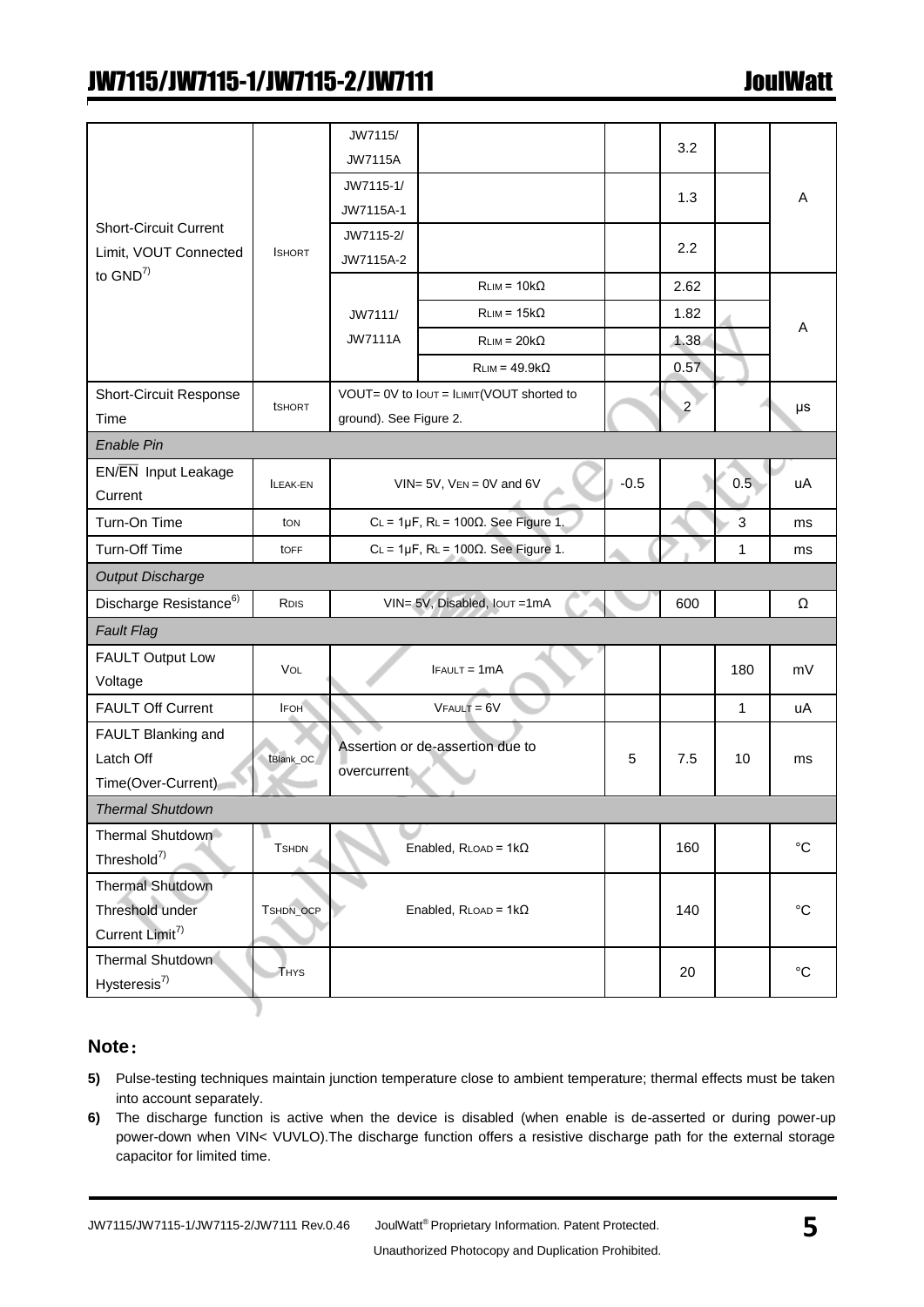**7)** Guaranteed by design

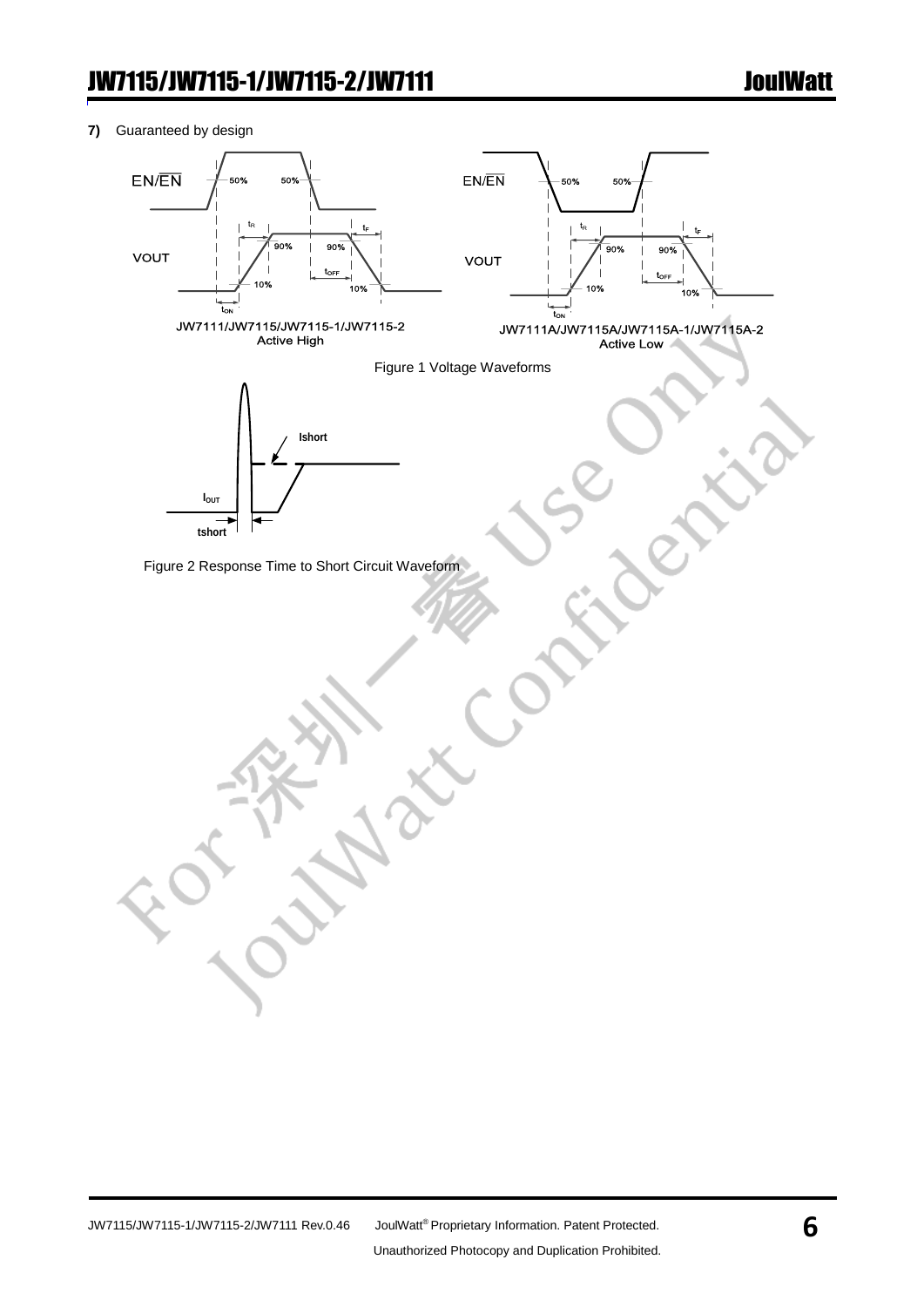## **PIN DESCRIPTION**

| <b>SOT23-5</b> | Pin<br><b>SOT23-6</b> | <b>DFN2X2-6</b> | <b>Name</b>                                                  | <b>Description</b>                                    |  |
|----------------|-----------------------|-----------------|--------------------------------------------------------------|-------------------------------------------------------|--|
|                |                       |                 |                                                              |                                                       |  |
|                | 6                     |                 | <b>VOUT</b>                                                  | Output voltage                                        |  |
| $\mathcal{P}$  | 2                     | 5.              | <b>GND</b>                                                   | Ground(0V)                                            |  |
| 3              | 4                     |                 | Active-low open-drain output, asserted during overcurrent,   |                                                       |  |
|                |                       | <b>FLG</b><br>3 |                                                              | over-temperature.                                     |  |
|                |                       |                 |                                                              | Enable input                                          |  |
|                |                       |                 |                                                              | JW7115/JW7115-1/JW7115-2/JW7111: logic high turns on  |  |
| 4              | 3                     | 4               | EN/EN                                                        | power switch.                                         |  |
|                |                       |                 |                                                              | JW7115A/JW7115A-1/JW7115A-2/JW7111A: logic low turns  |  |
|                |                       |                 |                                                              | on power switch.                                      |  |
|                |                       |                 | Input, connect a 0.1µF or greater ceramic capacitor from VIN |                                                       |  |
| 5              |                       | 6               | <b>VIN</b>                                                   | to GND as close to IC as possible.                    |  |
|                |                       |                 |                                                              | Use external resistor to set current-limit threshold; |  |
|                | 5                     | 2               | <b>ILIM</b>                                                  | Recommended $10k\Omega \le R_{LIM} \le 232k\Omega$ .  |  |

## **BLOCK DIAGRAM**

 $\overline{a}$ 

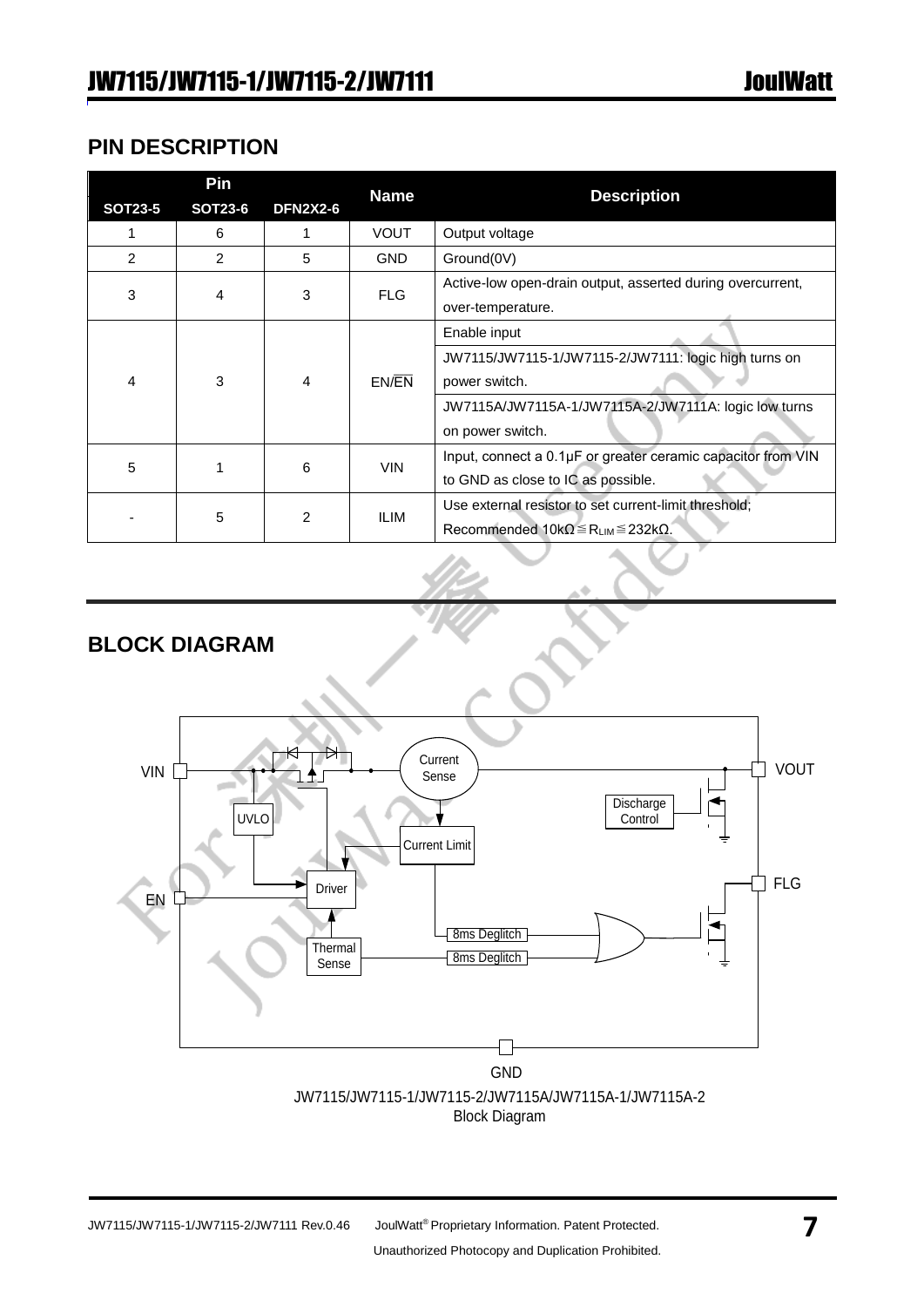![](_page_7_Figure_2.jpeg)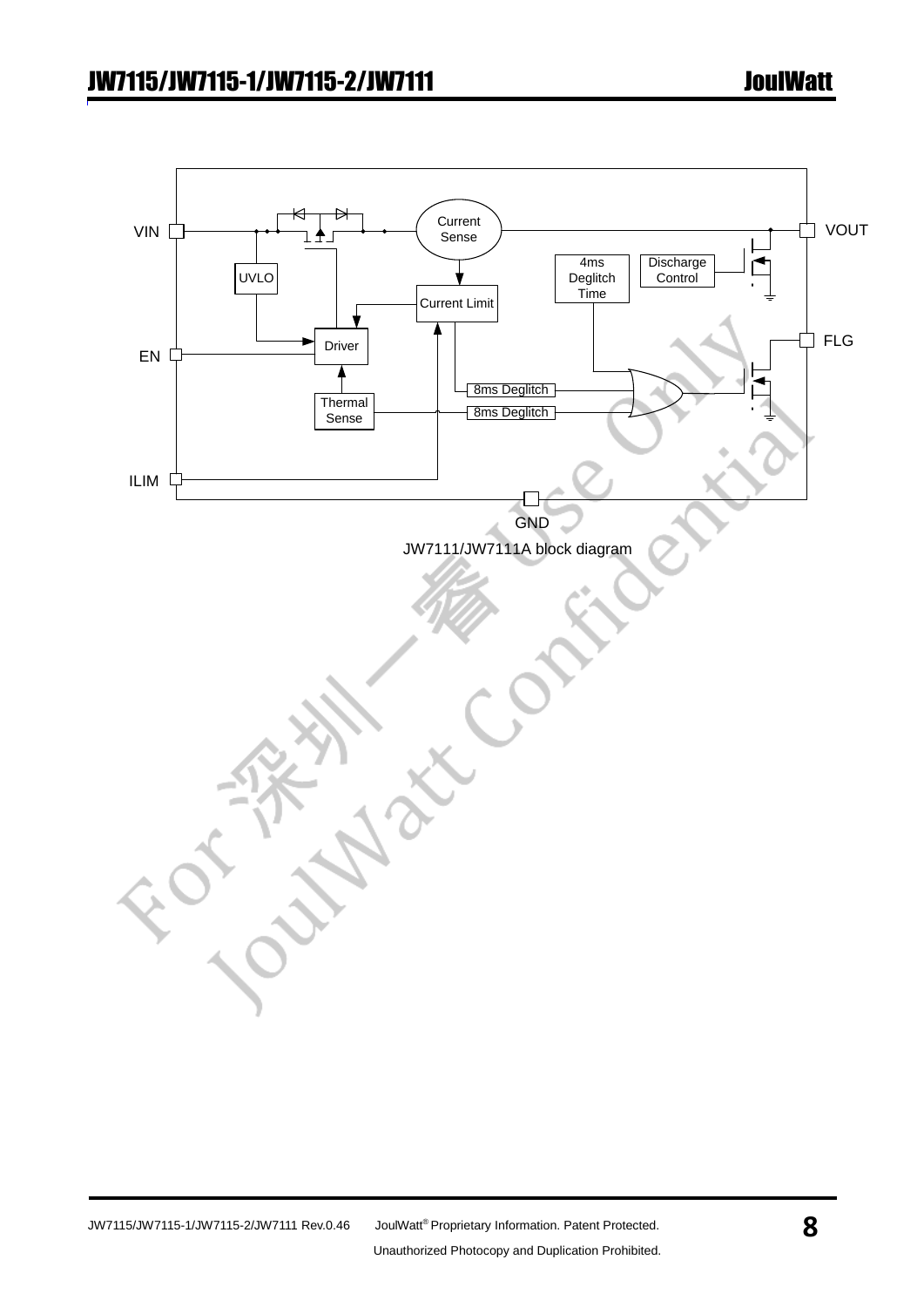## **FUNCTIONAL DESCRIPTION**

TheJW7115/JW7115-1/JW7115-2/JW7111integra tes high-side MOSFET optimized for Universal Serial Bus (USB) that requires protection functions. The MOSFET is driven with controlled gate voltage and slew-rate, which makes this USB device ideal for hot-swap or hot-plug applications.

#### **Discharge Function**

When enable is de-asserted, or when the input voltage is under UVLO level, the discharge function is active. The output capacitor is discharged through an internal NMOS in series with a600Ω resistor. The discharge time is dependent on the RC time constant of the resistance and output capacitance.

#### **FAULT Response**

The Fault Flag function is realized by an open-drain circuit. The output goes active low for any of following faults: current limit threshold, short-circuit current limit, or thermal shutdown. In order to avoid the mis-trigger, a 7.5ms deglitch timer is inserted when a fault condition occurs. The FLG output remains low until over-current, short-circuit current limit or over-temperature condition is removed.

Connecting a heavy capacitive load to the output of the device can cause a momentary over-current condition, which does not trigger the FAULT as long as the Fault condition lasts less than 7.5msdeglitch. This deglitch timer is also applied for over-current recovery and over-temperature recovery.

### **Power Supply Considerations**

A 0.01-μF to 0.1-μF X7R or X5R ceramic capacitor between VIN and GND, close to the device, is highly recommended. This limits the input voltage drop during line transients. Placing a high-value electrolytic capacitor on the input (10μF minimum) and output pin (120μF) is recommended when the output load is heavy.

Additionally, bypassing the device output with a 0.1μF to 4.7μF ceramic capacitor improves the immunity of the device to short-circuit condition. This capacitor also prevents output from going negative during turn-off due to parasitic inductance. If the negative kick is less than -1V, a schottky diode in parallel with VOUT pin is recommended. Otherwise, the device may go malfunction.

#### **Generic Hot-Plug Applications**

In many applications it is common to remove modules or PC boards while the main unit is still operating. These are considered hot-plug applications. Such implementations require the control of current surges. The most effective way to control the current surge is to limit and slowly ramp the current and voltage being applied to the card, similar to the Soft Start in which a power supply normally turns on. Due to the controlled rising and falling times of the switch, these devices can be used to provide a softer start-up to devices being hot-plugged into a powered system.

The UVLO feature also ensures that the switch is off after the card has been removed, and that the switch is off during the next insertion.

### **Under-Voltage Lockout (UVLO)**

Whenever the input voltage falls below UVLO threshold (~2.4V), the power switch is turned off. This facilitates the design of hot-insertion systems where it is not possible to turn off the power switch before input power is removed.

#### **Over-Current and Short-Circuit Protection**

An internal sensing FET is employed to sense over-current conditions. Unlike current-sense resistors, sensing FETs do not increase the series resistance of the current path. When an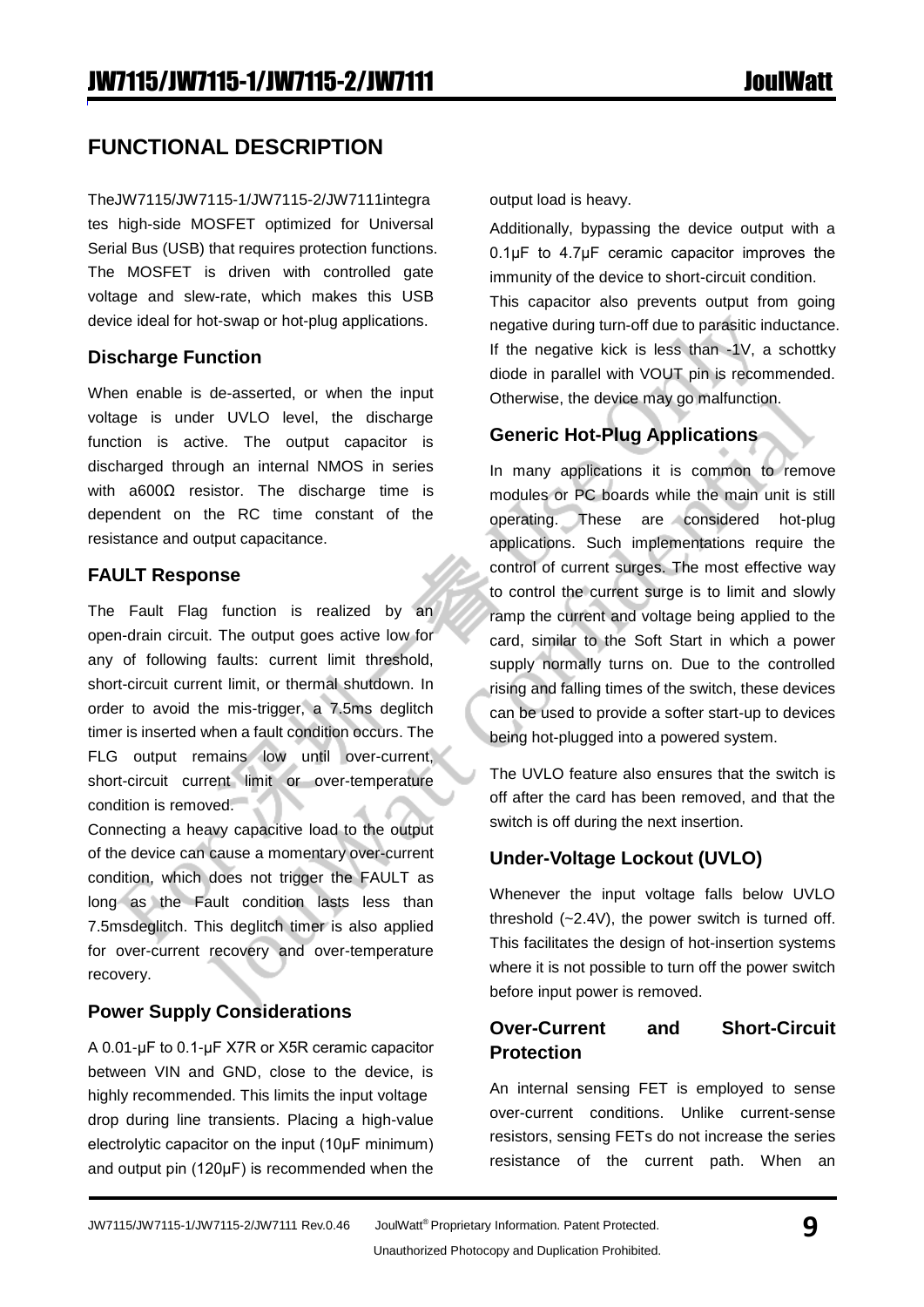overcurrent condition is detected, The switch maintains a constant output current and reduces the output voltage accordingly. Complete shutdown occurs only if the fault stays long enough to activate over-temperature protection.

#### **Over-Current FAULT Signal**

The FAULT signal will be asserted in response to OCP before the device reaches its current limit. The output current upon FAULT signal triggered will be lower than the I\_limit value. To implement FAULT signal for precision system protection control, it is recommended to leave enough margin from maximum continuous operating current.

#### **Over-Temperature Protection**

Thermal protection prevents the IC from damage when the die temperature exceeds safe margins. This mainly occurs when heavy-overload or short-circuit faults occurs. IC implements a thermal sensing circuit to monitor the operating junction temperature. Once the die temperature rises to approximately +160°C (+140°C in case the part is under current limit), the thermal protection feature activates as follows: The internal thermal sense circuitry turns the power switch off and the FLG output is asserted, thus preventing the power switch from damage. Once the junction temperature drops to 140°C, the MOSFET restart to work.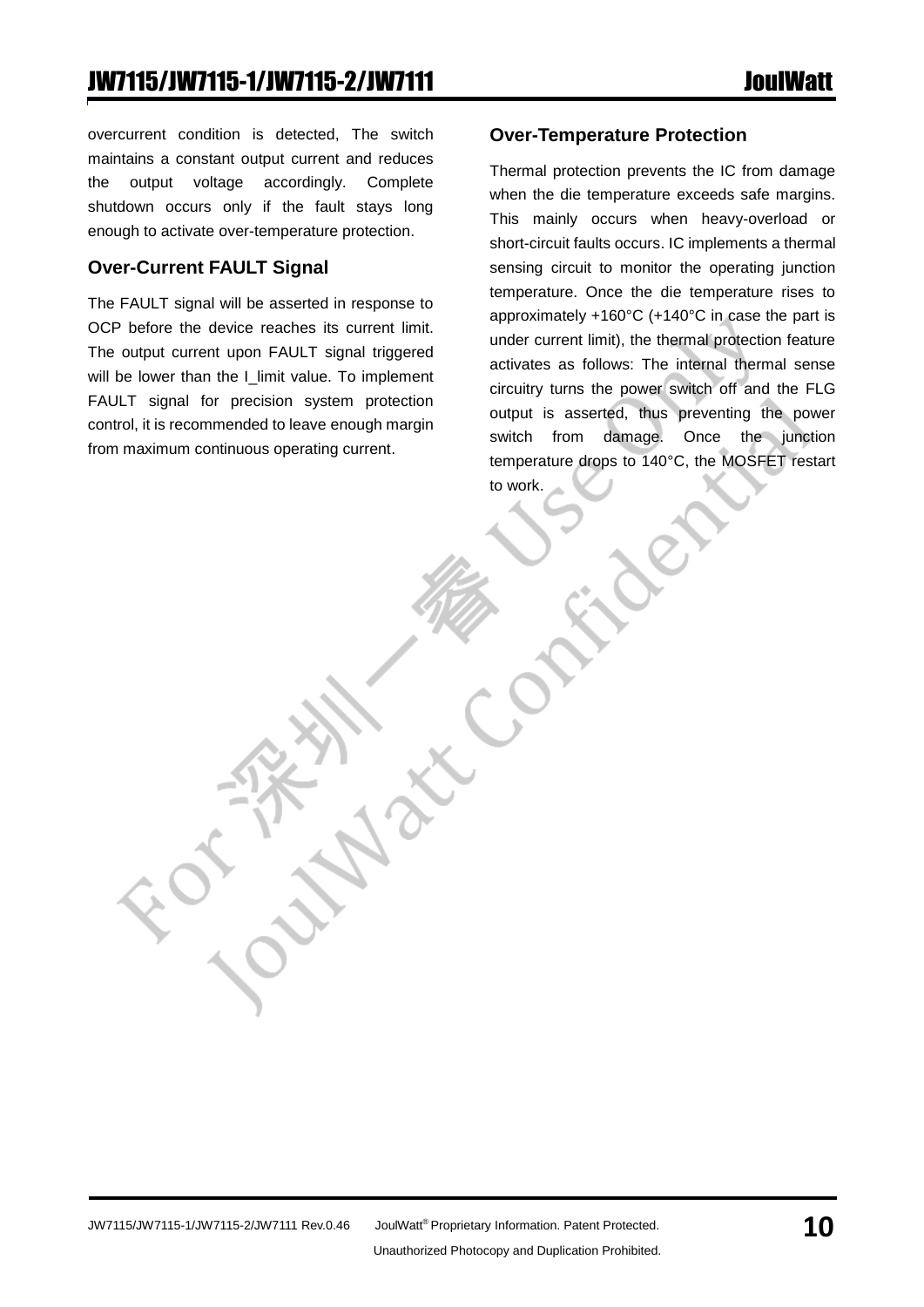## **PACKAGE OUTLINE**

![](_page_10_Figure_3.jpeg)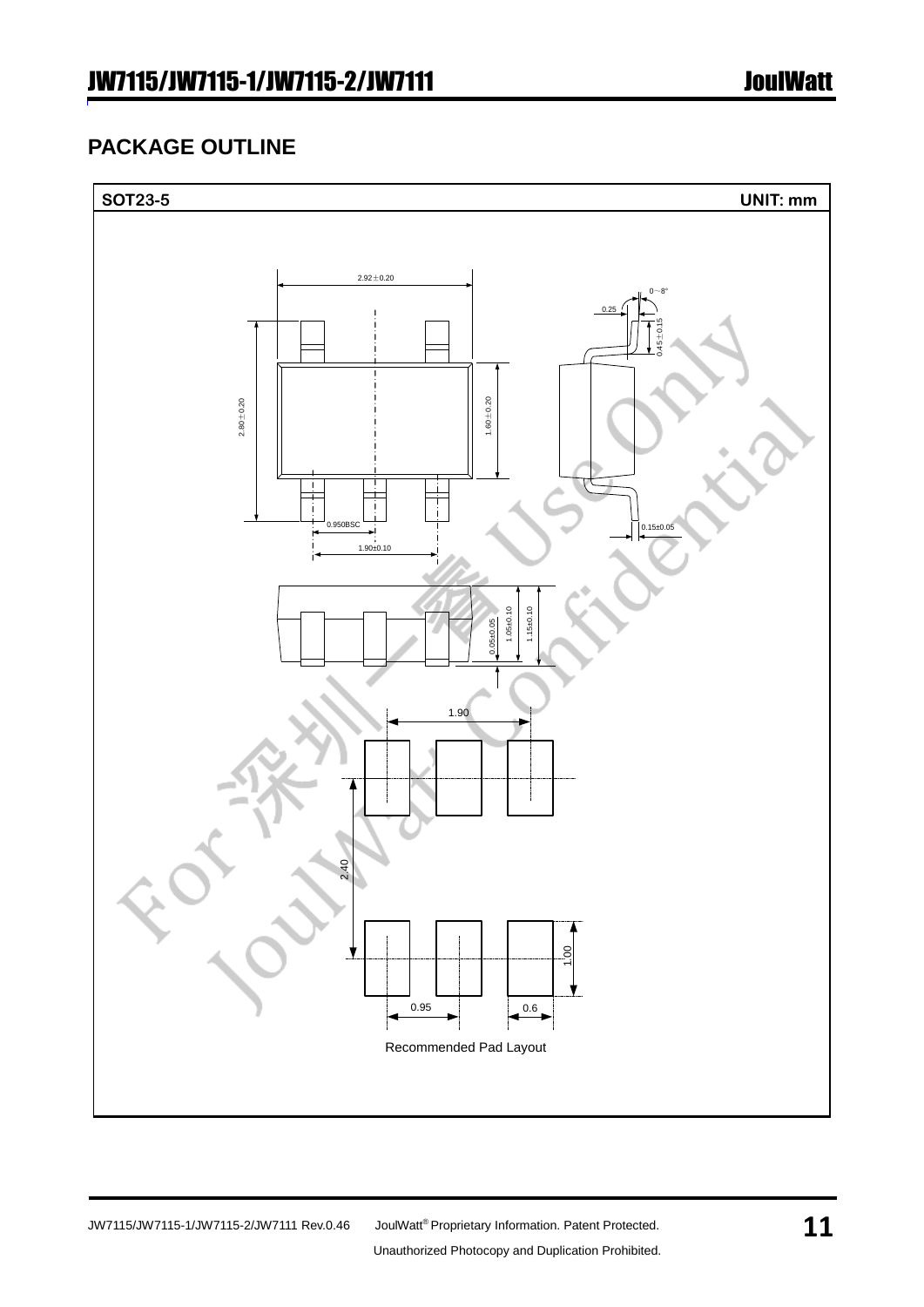# **SOT23-6 UNIT: mm**  $2.92 \pm 0.20$  $0~8$ °  $0.4 + 0.20$ 0.25  $45 \pm 0.$ 1.60±0.20  $2.80 + 0.20$ Ť j. 0.950BSC  $0.15±0.05$ 1.90±0.10 1.05±0.10 1.15±0.10 0.05±0.05 1.90 2.40 1.00  $0.95$  0.6 Recommended Pad Layout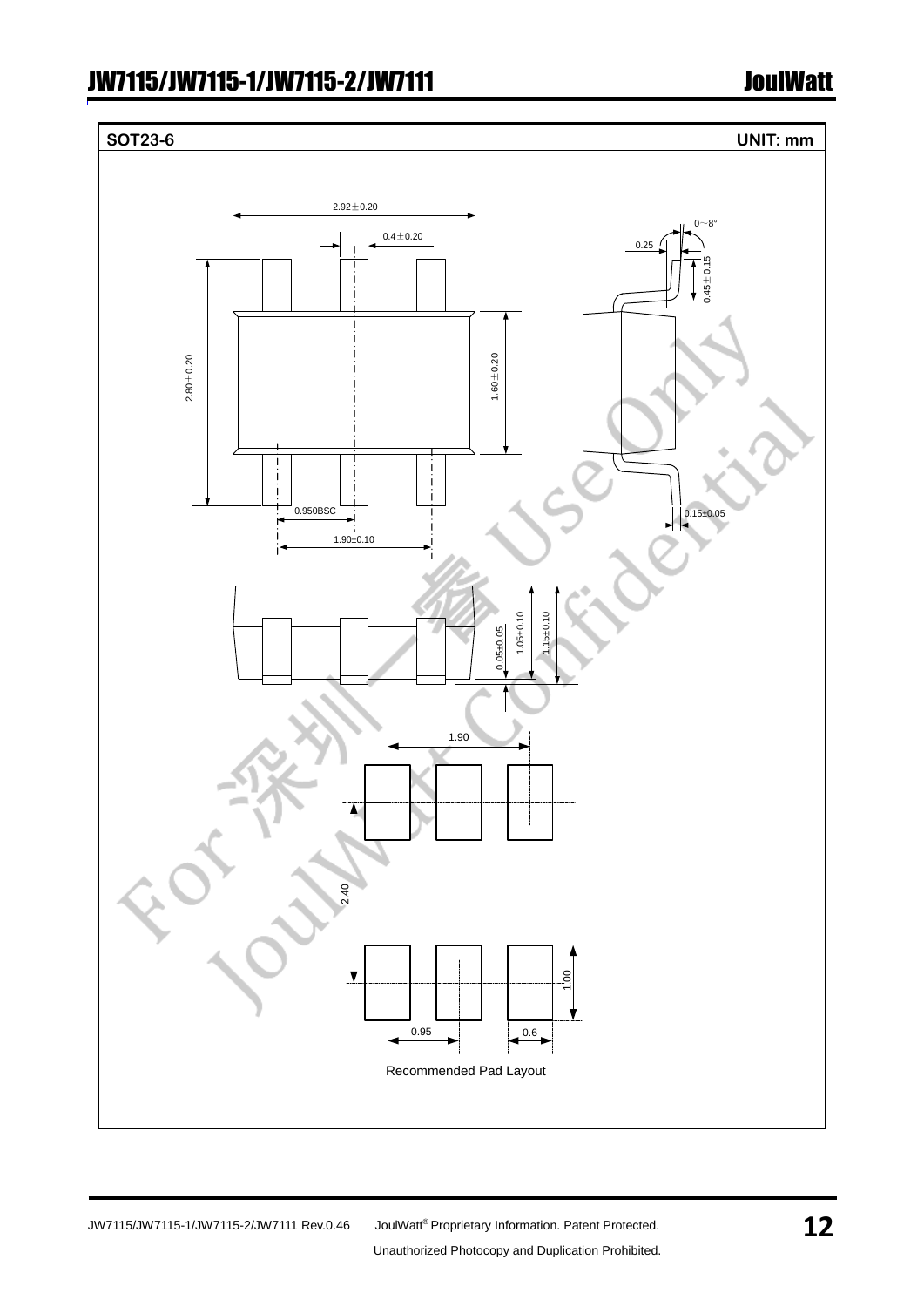| ĸ                                        | <b>U.ZJU INEF.</b> |       | U.UIUREF.                                            |       |    |
|------------------------------------------|--------------------|-------|------------------------------------------------------|-------|----|
| b                                        | 0.250              | 0.350 | 0.010                                                | 0.014 |    |
| b1                                       | 0.220 REF.         |       | 0.009 REF.                                           |       |    |
| e                                        | 0.650BSC.          |       | 0.026BSC.                                            |       |    |
|                                          | 0.174              | 0.326 | 0.007                                                | 0.013 |    |
|                                          |                    |       |                                                      |       |    |
|                                          |                    |       |                                                      |       |    |
|                                          |                    |       |                                                      |       |    |
|                                          |                    |       |                                                      |       |    |
|                                          |                    |       |                                                      |       |    |
|                                          |                    |       |                                                      |       |    |
|                                          |                    |       |                                                      |       |    |
| JW7115/JW7115-1/JW7115-2/JW7111 Rev.0.46 |                    |       | JoulWatt® Proprietary Information. Patent Protected. |       | 13 |
|                                          |                    |       | Unauthorized Photocopy and Duplication Prohibited.   |       |    |
|                                          |                    |       |                                                      |       |    |

| D        |   | A3<br>A1  |
|----------|---|-----------|
|          | ш | A         |
| TOP VIEW |   | SIDE VIEW |

**DFN2X2-6 UNIT: mm**

![](_page_12_Figure_4.jpeg)

#### BOTTOM VIEW

| <b>Symbol</b> | <b>Dimensions In Millimeters</b> |       | <b>Dimensions In Inches</b> |       |  |
|---------------|----------------------------------|-------|-----------------------------|-------|--|
|               | Min.                             | Max.  | Min.                        | Max.  |  |
| Α             | 0.700                            | 0.800 | 0.028                       | 0.031 |  |
| A1            | 0.000                            | 0.050 | 0.000                       | 0.002 |  |
| A3            | 0.203REF.                        |       | 0.008REF.                   |       |  |
| D             | 1.900                            | 2.100 | 0.075                       | 0.083 |  |
| F             | 1.900                            | 2.100 | 0.075                       | 0.083 |  |
| D1            | 0.900                            | 1.100 | 0.035                       | 0.043 |  |
| E1            | 1.500                            | 1.700 | 0.059                       | 0.067 |  |
| ĸ             | 0.250 REF.                       |       | 0.010REF.                   |       |  |
| b             | 0.250                            | 0.350 | 0.010                       | 0.014 |  |
| b1            | 0.220 REF.                       |       | 0.009 REF.                  |       |  |
| е             | 0.650BSC.                        |       | 0.026BSC.                   |       |  |
|               | 0.174                            | 0.326 | 0.007                       | 0.013 |  |
|               |                                  |       |                             |       |  |

 $\overline{\mathcal{V}}$ 

 $\mathsf{A}$